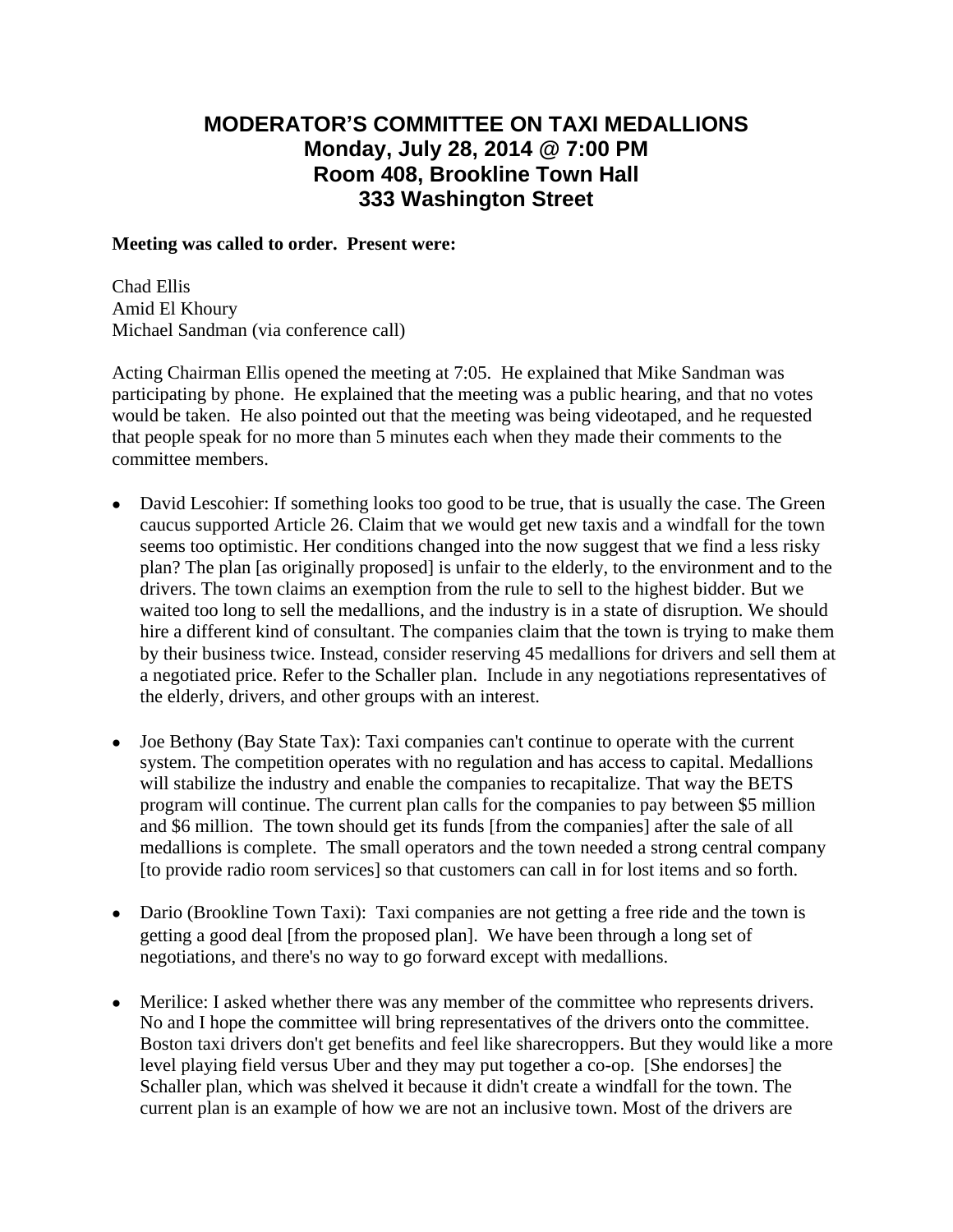minorities in the new Diversity Commission should be involved.

- Member of the public: The membership of the committee is not represented. The drivers I spoke to don't understand the diet plan. You drivers can't get financing. The town needs to consider more than just the funds that will flow from medallions.
- Taxi driver: Ten years ago, driving was a good profession. Now computer dispatching has hurt incomes and many drivers have left. The Uber app is highly functional - a very good system. But they have different rates. The taxi drivers are allowed to use their meters, but the nonprofessional drivers get different rates. And they are not very high. You don't know who the Uber driver is - there is no credit check, no CORI [Criminal Offender Record Information] check. The industry is changed - there is not as much work, not as much income. I have heard that drivers can get into their own small business, but Merilice is right that the driver should have an opportunity. You want someone willing to make a long-term investment.
- TMM: Times are changing. Medallions are the way to create a better taxi industry in Brookline.
- Red Cab representative: I am an employee, not an owner. The industry has been put on hold and the ability to make long-term decisions has been hurt [by the delay in issuing medallions]. La Capra's ideas are good but they need funding such as funding for a full-time hackney officer. There is no tool to not renew licenses for poor drivers. Medallions provide the opportunity for capitalizing the industr. And medallions create a way for new entrants to bring new blood into the industry.
- John Harris: When the tier system is implemented, existing owners get medallions at a low price and it would provide a cornucopia for the incumbent companies. That will allow them to buy a new vehicle. But once property is created, the owners have a permanent right. I have heard the medallions will sell for \$120,000-\$125,000, and Boston taxi medallions are \$600,000. Cambridge prices tracked Boston's, and summer bills are \$350,000 once the diamond prices go up that will make it impossible for new entrants to buy in. How can a person making \$30,000 get a loan to buy medallion? Brookline drivers earn \$30,000; Uber drivers' incomes are tracked by credit card and the median driver in New York City who works 40 hours or more earns \$90,000 before expenses, and \$75,000 in San Francisco. Drivers pay lease rates; Uber drivers get paid for actual rides. They can decide when to spend time driving and went to sit it out.
- Taxi driver who spoke earlier: Asked if he prefers medallions; he's not certain..
- Taxi driver: Our own medallions will allow us to make enough to pay the bank. Most of us are in favor of medallions.
- Taxi driver: The town should shut down the Uber.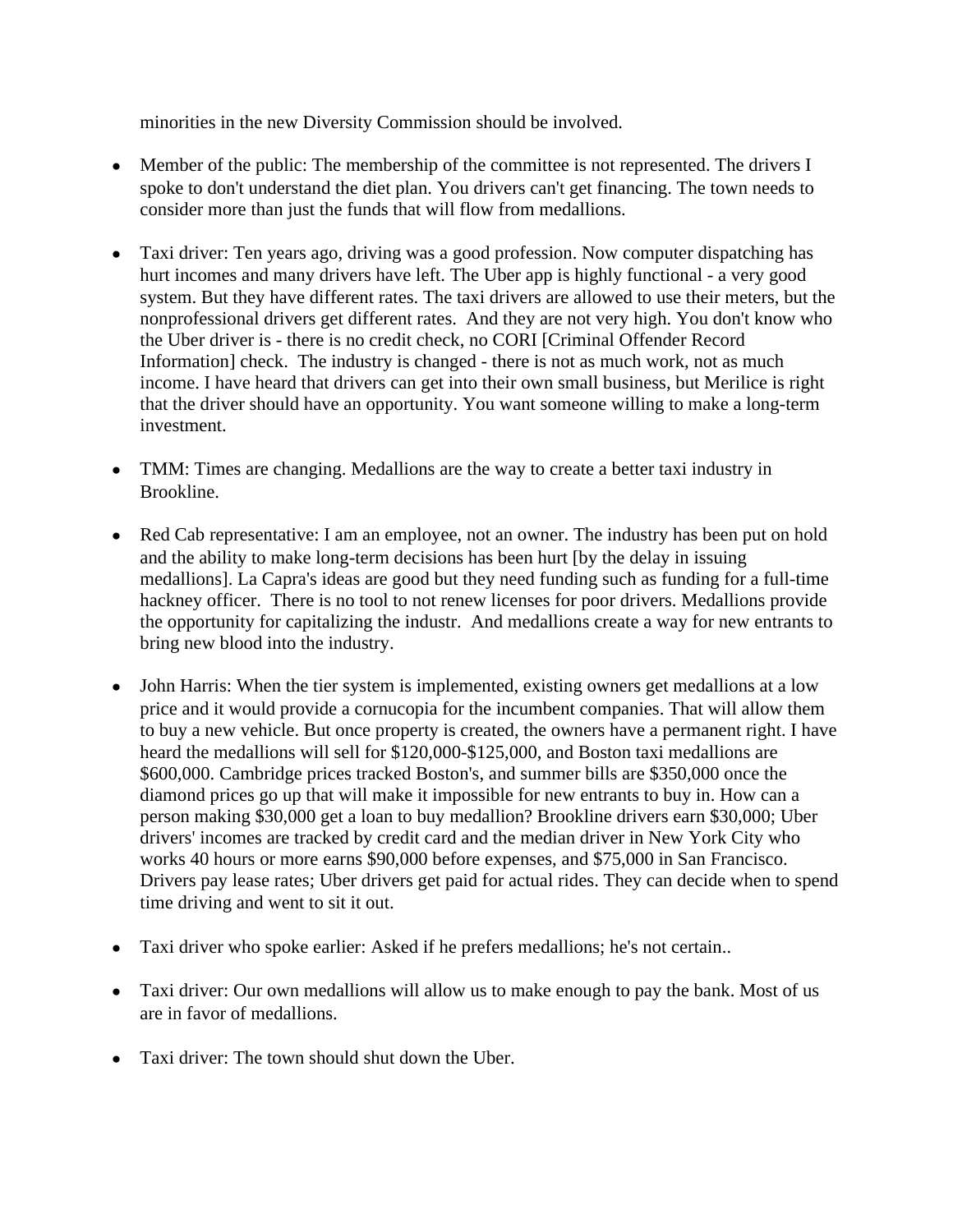• Joe Bethony (Bay State Taxi): (1) Schaller says Brookline drivers make as much or more than Boston drivers. (2) If the drivers had been able to spend on a medallion what they spent on leases, they would easily be able to afford them. I have 25 applications for people who want to buy a medallion. Will sell almost all our medallions to individuals. Bay State was asked to buy Red Cab with a two week lead time. Then the town turned around and took some licenses back because they were being used. There's no ownership rights and Brookline now; no one would invest. Medallions will solve that. Brookline isn't Boston. We do \$100,000 in three dollars fares for BETS. If things remain the way they are, that level of service will vanish, because Uber will put Bay State out of business by taking drivers.

Question to Joe: Who are the 25 applications from? Answer: Only from Bay State drivers.

- Dario (Brookline Town Taxi): The town has spent tens of thousands of dollars on two consultants. It's time to move ahead and let the market work. In Chicago no one bid for new \$325,000 valiance [because of concern about Uber]. If it's such a bad plan, no one will buy. Let the market decide.
- Driver/owner of 3 taxis: When I heard about the opposition, I was really shocked. Drivers have been hanging in four years and been told "it's almost done." When we get medallions, the drivers will make more money.
- John Harris: a study by Harvard business school and the Federal Trade Commission shows that the price of a taxi ride is around 25% higher in cities with medallions. When cities ended medallions, service did not go down. When medallion prices rise, fares will have to rise. {He endorses] Bay State's record and the way they take care of drivers. The La Capra plan is a move to consolidation, which will happen eventually. But when the tier sales are over, it will be an opportunity for new people to buy in.
- David Lescohier: looking at the proposed regulations, they contemplate putting medallions in the hands of companies, not drivers. I question the miracle of creating a \$15 million windfall. Good faith negotiations are needed - an open process with all of the stakeholders.
- Joe Bethony (Bay State Taxi): the Boston rated not gone up despite the medallion prices. Brookline actually has higher rates than Boston. Brookline can limit the number of medallions that any one person can buy.
- Taxi driver: [Couldn't hear him]
- Taxi driver: [Says he is a regular driver]: Uber is putting pressure on the industry but if we medallionize it will attract new entrants. The longer we sit on the fence, the more damage will be done [to the industry].
- John Harris: My motivation is that I'm the on of a small business owner and I hear that taxis are the toughest business. My father was in the other tough business, restaurants. There's a comparison in that the restaurant business operates on 1-year licenses. Restaurants have no